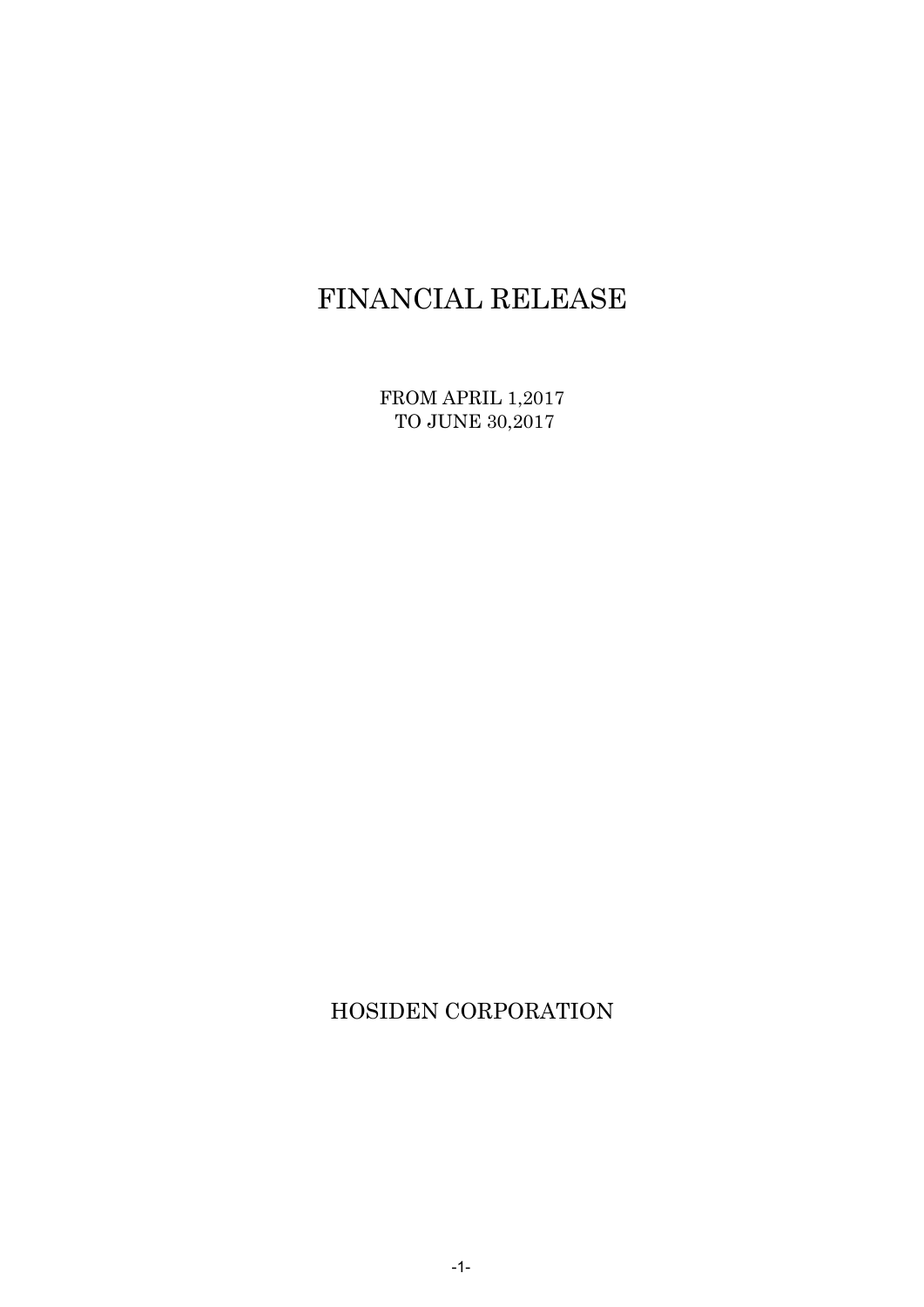#### 1. Consolidated Results For The Three Months Ended June.30, 2017

#### (1)Consolidated Operating Results(Three months ended June.30 ,2017)

| (1)Consolidated Operating Results (Three months ended June. 30, 2017) |                 |        |                   |  |                   |                          | Percentages indicate year · on · year changes |               |
|-----------------------------------------------------------------------|-----------------|--------|-------------------|--|-------------------|--------------------------|-----------------------------------------------|---------------|
|                                                                       | Net Sales       |        | Operating Income  |  | Ordinary Income   |                          | Profit attributable to<br>owners of parent    |               |
|                                                                       | Millions of yen |        | % Millions of yen |  | % Millions of yen | $\frac{0}{0}$            | Millions of yen                               | $\frac{0}{0}$ |
| Three months ended June.30,2017                                       | 55,988          | 99.8   | 2.215             |  | 2.277             | $\overline{\phantom{a}}$ | 1,853                                         |               |
| Three months ended June.30,2016                                       | 28.029          | (20.7) | (573)<br>٠        |  | (2.623)           | $\overline{\phantom{a}}$ | (2.765)                                       |               |

|                                 | Net Income | Diluted Net      |
|---------------------------------|------------|------------------|
|                                 | Per Share  | Income Per Share |
|                                 | Yen        | Yen              |
| Three months ended June.30,2017 | 31.17      |                  |
| Three months ended June.30,2016 | (44.99)    | ۰                |

#### (2)Consolidated Financial Position(As of June.30,2017 and as of March.31,2017)

|                        | Total Assets    | Net Assets      | Shareholders' Equity Ratio |
|------------------------|-----------------|-----------------|----------------------------|
|                        | Millions of yen | Millions of yen | $\frac{0}{0}$              |
| As of June. 30, 2017   | 132,166         | 78,398          | 59.3                       |
| As of March. $31,2017$ | 119,045         | 76,661          | 64.4                       |

#### 2.Dividends(Years ended March.31,2017 and the year ending March.31,2018)

|                 | Dividends per Share(Yen) |             |             |          |        |  |
|-----------------|--------------------------|-------------|-------------|----------|--------|--|
|                 | 1st quarter              | 2nd quarter | 3rd quarter | Year-end | Annual |  |
|                 | Yen                      | Yen         | Yen         | Yen      | Yen    |  |
| 2017            |                          | 3.00        | ٠           | 5.00     | 8.00   |  |
| 2018            |                          |             |             |          |        |  |
| 2018(Projected) |                          | 5.00        | $\sim$      | 5.00     | 10.00  |  |

3.Consolidated Forecasts for the six months ending September.30,2017 and the year ending March.31,2018

| Percentages indicate year - on - year changes |                 |               |                  |       |                 |       |                                              |               |                      |
|-----------------------------------------------|-----------------|---------------|------------------|-------|-----------------|-------|----------------------------------------------|---------------|----------------------|
|                                               | Net Sales       |               | Operating Income |       | Ordinary Income |       | Profit attributable to  <br>owners of parent |               | Net Income Per Share |
|                                               | Millions of ven | $\frac{0}{0}$ | Millions of ven  | %     | Millions of ven | $\%$  | Millions of ven                              | $\frac{0}{0}$ | Yen                  |
| Six Months ending September. 30, 2017         | 130,000         | 126.2         | 5.300            |       | 5.300           |       | 3.700                                        |               | 62.23                |
| Year ending March.31,2018                     | 250,000         | 66.6          | 8.500            | 258.2 | 8,500           | 371.0 | 5.500                                        | 167.9         | 92.50                |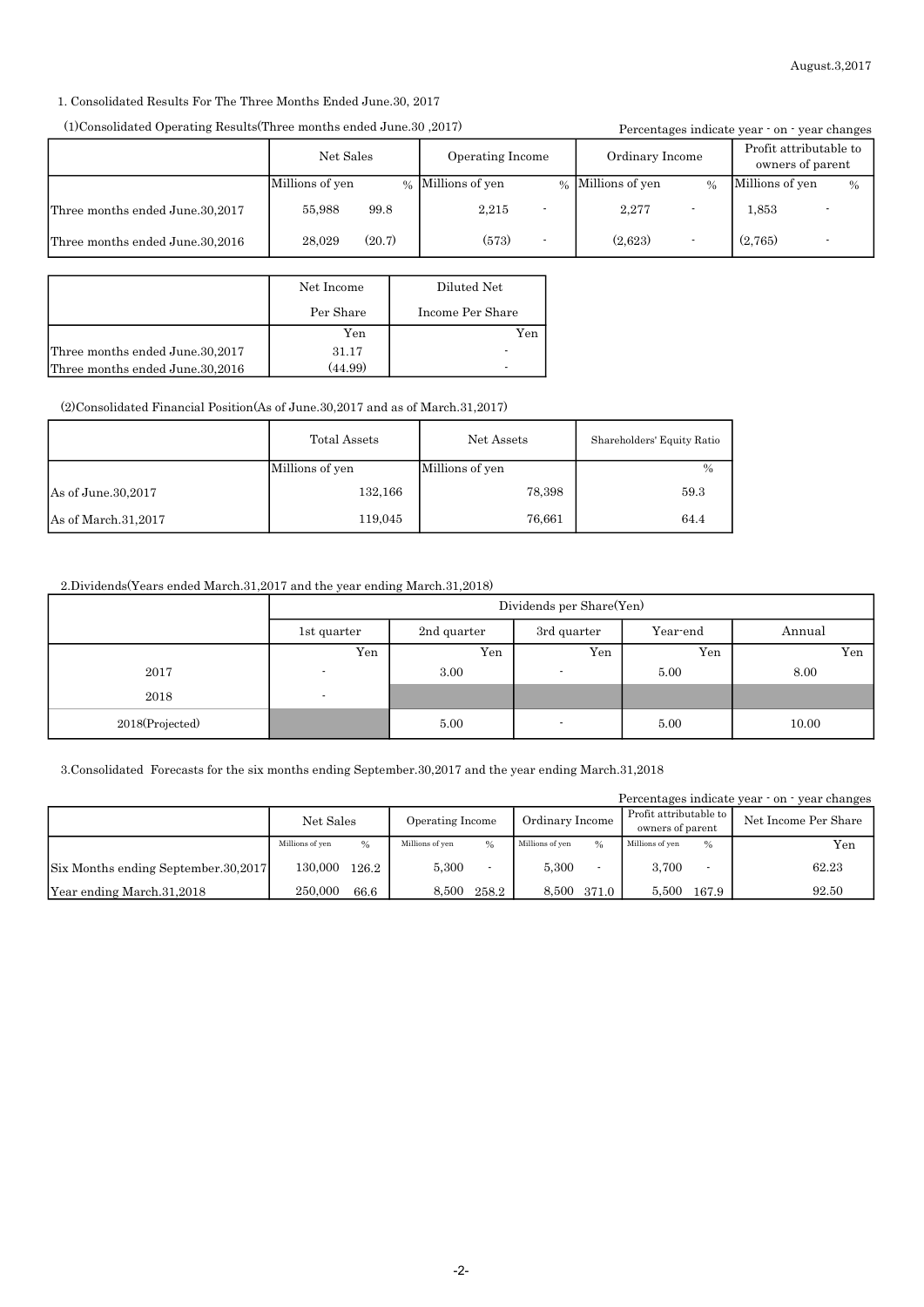## CONSOLIDATED BALANCE SHEET

| <b>ASSETS</b>                                     |                     |                    |
|---------------------------------------------------|---------------------|--------------------|
| <b>ACCOUNT ITEMS</b>                              | As of March.31,2017 | As of June.30,2017 |
| <b>Current Assets</b>                             |                     |                    |
| 1. Cash and Deposits                              | 40,275              | 37,801             |
| 2. Notes Receivable and Accounts Receivable-Trade | 28,752              | 33,676             |
| 3. Short-Term Investment Securities               | 5,500               | 3,200              |
| 4. Inventories                                    | 20,495              | 31,786             |
| 5. Other Current Assets                           | 5,395               | 6,008              |
| 6. Allowance for Doubtful Receivables             | (33)                | (31)               |
| <b>Total of Current Assets</b>                    | 100,386             | 112,442            |
| <b>Fixed Assets</b>                               |                     |                    |
| Property, Plant and Equipment                     | 12,517              | 13,284             |
| Intangible Assets                                 | 243                 | 231                |
| Investments and Other Assets                      |                     |                    |
| 1. Investment Securities                          | 4,929               | 5,244              |
| 2. Other Investments                              | 1,374               | 1,367              |
| Allowance for Doubtful Receivables                | (406)               | (403)              |
| Total of Investments and Other Assets             | 5,898               | 6,208              |
| <b>Total of Fixed Assets</b>                      | 18,658              | 19,723             |
| <b>Total Assets</b>                               | 119,045             | 132,166            |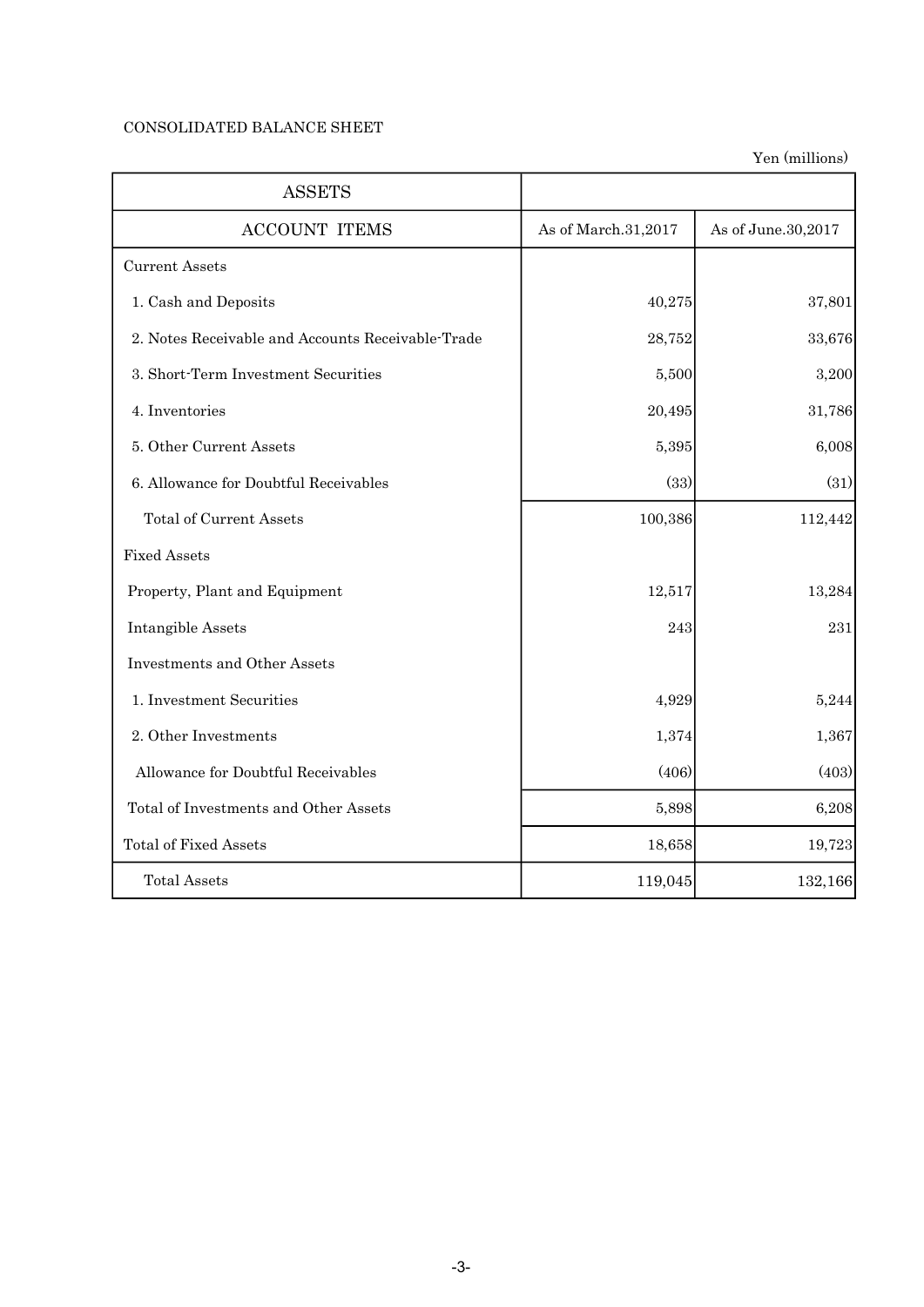| <b>LIABILITIES</b>                                    |                     |                    |  |  |
|-------------------------------------------------------|---------------------|--------------------|--|--|
| <b>ACCOUNT ITEMS</b>                                  | As of March.31,2017 | As of June.30,2017 |  |  |
| Current Liabilities                                   |                     |                    |  |  |
| 1. Notes Payable and Accounts Payable-Trade           | 24,227              | 36,003             |  |  |
| 2. Short-term Debt                                    | 5,769               | 5,504              |  |  |
| 3. Income Tax Payable                                 | 705                 | 591                |  |  |
| 4. Other Current Liabilities                          | 4,170               | 4,065              |  |  |
| Total of Current Liabilities                          | 34,872              | 46,165             |  |  |
| Long-term Liabilities                                 |                     |                    |  |  |
| 1. Retirement Allowance                               | 5,013               | 5,041              |  |  |
| 2. Other Long-term Liabilities                        | 2,497               | 2,561              |  |  |
| Total of Long-term Liabilities                        | 7,511               | 7,602              |  |  |
| Total Liabilities                                     | 42,384              | 53,767             |  |  |
| <b>SHAREHOLDERS' EQUITY</b>                           |                     |                    |  |  |
| Owner's Equity                                        |                     |                    |  |  |
| 1. Common Stock                                       | 13,660              | 13,660             |  |  |
| 2. Additional Paid-in Capital                         | 19,596              | 19,596             |  |  |
| 3. Retained Earnings                                  | 52,898              | 52,575             |  |  |
| 4. Treasury Stock                                     | (9,626)             | (7,748)            |  |  |
| Total of Owner's Equity                               | 76,528              | 78,084             |  |  |
| Accumulated Other Comprehensive Income                |                     |                    |  |  |
| 1. Unrealized Gains on other Securities               | 2,106               | 2,327              |  |  |
| 2. Foreign Currency Translation Adjustments           | (2,107)             | (2,130)            |  |  |
| 3. Remeasurements of Defined Benefit Plans            | 134                 | 117                |  |  |
| Total of Accumulated Other Comprehensive Income(Loss) | 132                 | 314                |  |  |
| Total Shareholders' Equity                            | 76,661              | 78,398             |  |  |
| Total Liabilities and Shareholders' Equity            | 119,045             | 132,166            |  |  |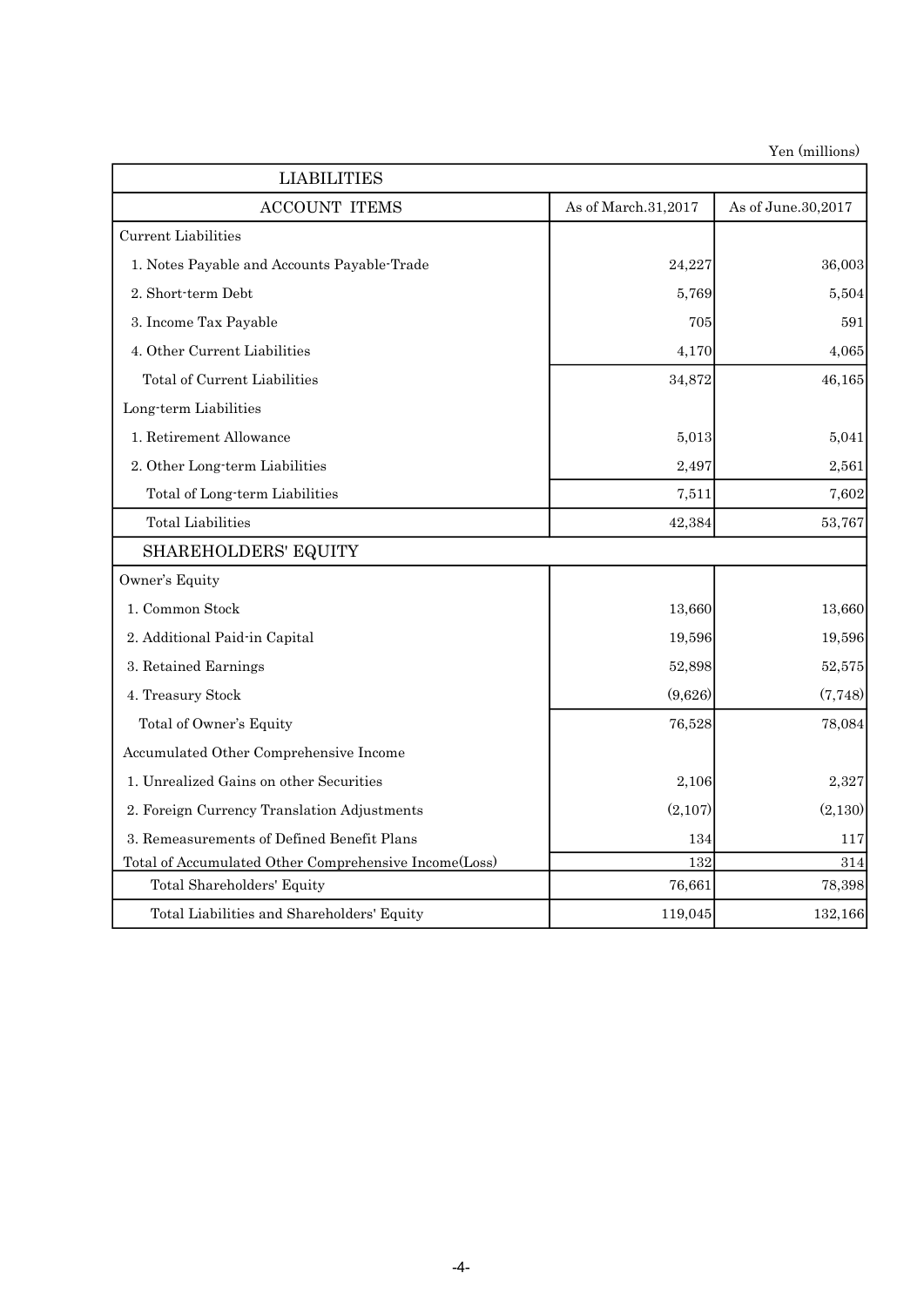## CONSOLIDATED STATEMENT OF INCOME

| <b>ACCOUNT ITEMS</b>                                    | Three months ended<br>June.30,2016 | Three months ended<br>June.30,2017 |
|---------------------------------------------------------|------------------------------------|------------------------------------|
| Net Sales                                               | 28,029                             | 55,988                             |
| Cost of Sales                                           | 26,039                             | 51,098                             |
| Gross Profit                                            | 1,989                              | 4,890                              |
| Selling, General and Administrative Expenses            | 2,562                              | 2,675                              |
| Operating Income(Loss)                                  | (573)                              | 2,215                              |
| Non-Operating Income                                    | 71                                 | 106                                |
| 1. Interest Income                                      | 11                                 | 12                                 |
| 2. Dividends Received                                   | 33                                 | 39                                 |
| 3. Exchange Gain                                        |                                    | 38                                 |
| 4. Other                                                | 27                                 | 15                                 |
| Non-Operating Expenses                                  | (2,121)                            | (44)                               |
| 1. Interest Expenses                                    | (33)                               | (42)                               |
| 2. Exchange Loss                                        | (2,087)                            |                                    |
| 3. Other                                                | (1)                                | (1)                                |
| Ordinary Income(Loss)                                   | (2,623)                            | 2,277                              |
| <b>Extraordinary Income</b>                             | $\boldsymbol{0}$                   | $\overline{2}$                     |
| 1. Gains on Sales of Fixed Assets                       | $\overline{0}$                     | $\overline{2}$                     |
| <b>Extraordinary Loss</b>                               | (1)                                | (0)                                |
| 1. Loss on Disposal and sales of Fixed Assets           | (1)                                | (0)                                |
| 2. Other                                                | (0)                                |                                    |
| Income (Loss) before Income Taxes                       | (2,623)                            | 2,280                              |
| <b>Income Taxes</b>                                     | 141                                | 426                                |
| 1. Current Income Taxes                                 | 99                                 | 342                                |
| 2. Deferred Income Taxes                                | 41                                 | 84                                 |
| Net Income(Loss)                                        | (2,765)                            | 1,853                              |
| Profit (loss) attributable to non-controlling interests |                                    |                                    |
| Profit (loss) attributable to owners of parent          | (2,765)                            | 1,853                              |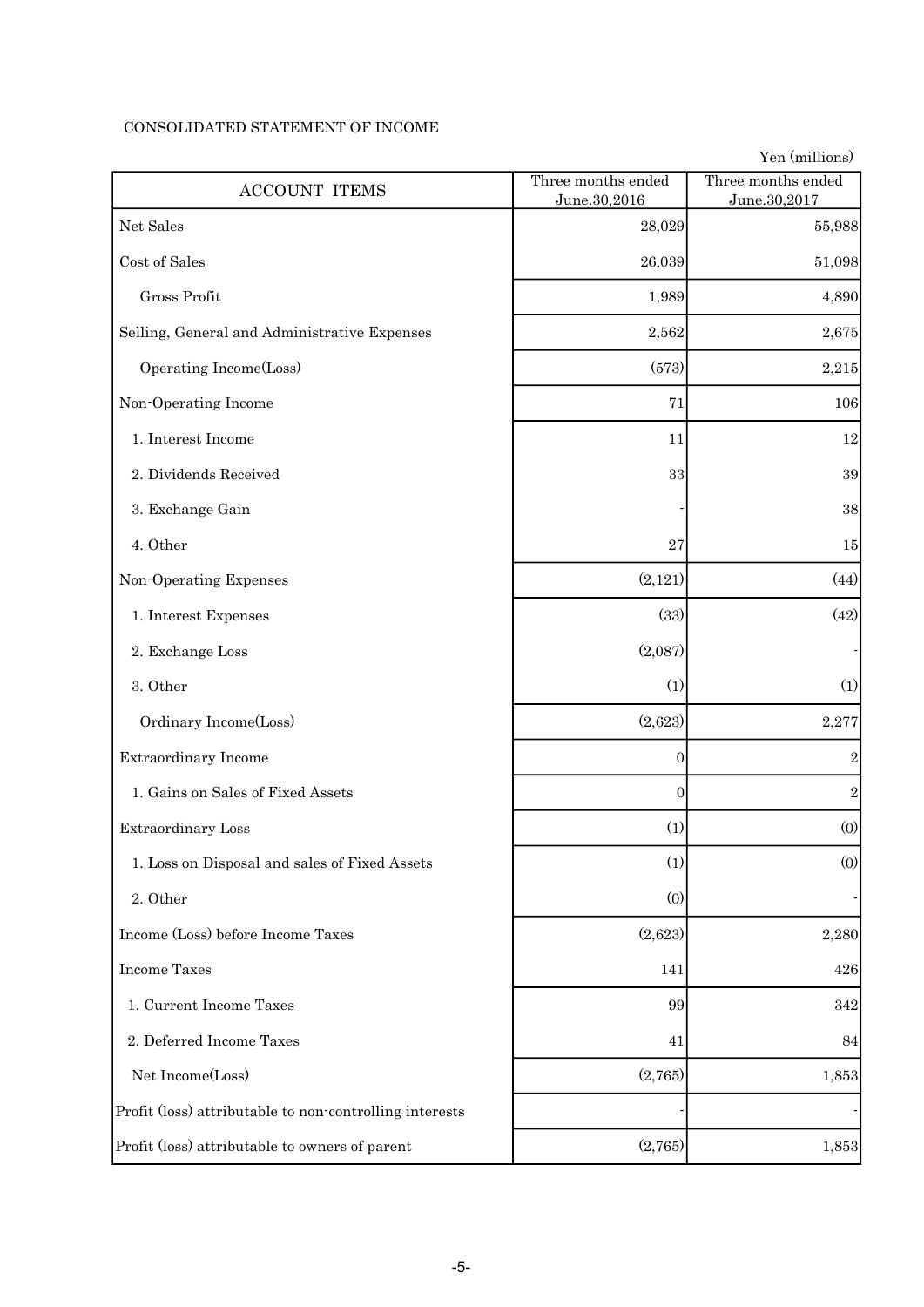## CONSOLIDATED STATEMENT OF COMPREHENSIVE INCOME

| <b>ACCOUNT ITEMS</b>                                                                                                          | Three months ended<br>June.30,2016 | Three months ended<br>June. 30, 2017 |
|-------------------------------------------------------------------------------------------------------------------------------|------------------------------------|--------------------------------------|
| Net Income(Loss)                                                                                                              | (2,765)                            | 1,853                                |
| Other Comprehensive Income                                                                                                    |                                    |                                      |
| Net unrealized Holding Gains(Loss)on Securities                                                                               | (259)                              | 221                                  |
| Foreign Currency Translation Adjustments                                                                                      | (466)                              | (22)                                 |
| Remeasurements of Defined Benefit Plans                                                                                       |                                    | (16)                                 |
| Total Other Comprehensive Income                                                                                              | (719)                              | 181                                  |
| Comprehensive Income                                                                                                          | (3,484)                            | 2,034                                |
| Comprehensive Income attributable to                                                                                          |                                    |                                      |
| Comprehensive income attributable to<br>owners of parent<br>Comprehensive income attributable to<br>non-controlling interests | (3, 484)                           | 2,034                                |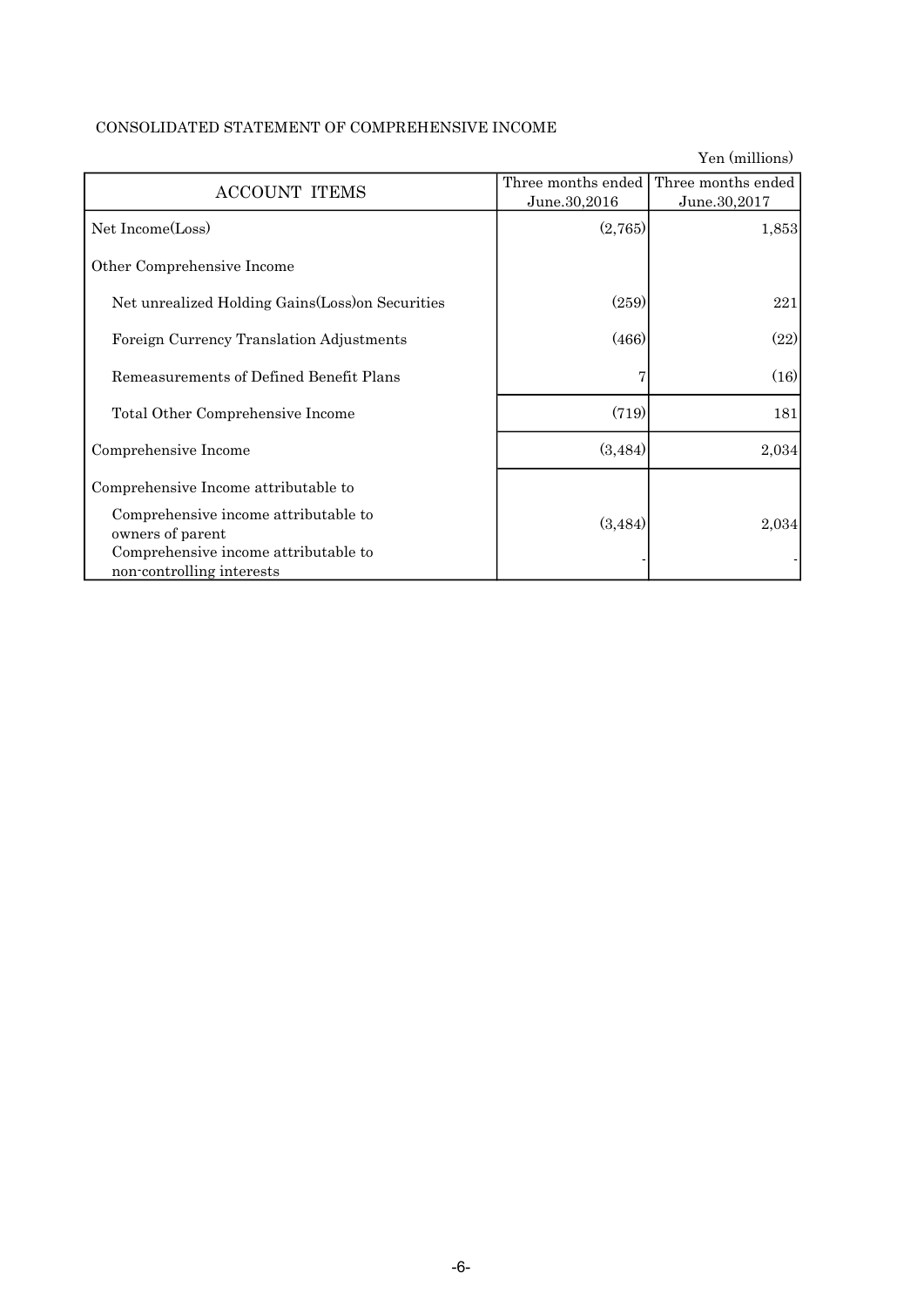## ${\bf CONSOLIDATED \; STATEMENTS \; OF \; CASH \; FLOWS {\color{white}30} {\color{white}30} {\color{white}30} {\color{white}30} {\color{white}30} {\color{white}30} {\color{white}30} {\color{white}30} {\color{white}30} {\color{white}30} {\color{white}30} {\color{white}30} {\color{white}30} {\color{white}30} {\color{white}30} {\color{white}30} {\color{white}30} {\color{white}30} {\color{white}30} {\color{white}30} {\color{white}30} {\color{white}30} {\color{white}30} {\color{white}30} {\color{white}$

| <b>ACCOUNT ITEMS</b>                                                | June.30,2016 | Three months ended Three months ended<br>June.30,2017 |
|---------------------------------------------------------------------|--------------|-------------------------------------------------------|
| <b>Operating Activities</b>                                         |              |                                                       |
| 1. Profit <sup>(-loss)</sup> before income taxes                    | (2,623)      | 2,280                                                 |
| 2. Depreciation                                                     | 330          | 649                                                   |
| 3. Decrease (increase) in notes and accounts receivables – trade    | (3,682)      | (5,336)                                               |
| 4. Decrease (increase) in inventories                               | (134)        | (11, 472)                                             |
| 5. Decrease (increase) in accounts receivables from sub-contractors | (234)        | (419)                                                 |
| 6. Increase(-decrease) in notes and accounts payable-trade          | 7,348        | 12,429                                                |
| 7. Other -net                                                       | 455          | (378)                                                 |
| Sub-total                                                           | 1,459        | (2,247)                                               |
| 8. Interest and dividends – received                                | 44           | 53                                                    |
| 9. Interest – paid                                                  | (27)         | (40)                                                  |
| 10. Income taxes-paid                                               | (780)        | (573)                                                 |
| 11. Income taxes-refunded                                           | 217          | 48                                                    |
| Net cash provided by operating activities                           | 912          | (2,759)                                               |
| <b>Investing Activities</b>                                         |              |                                                       |
| 1. Decrease(-increase) from deposits                                |              | (259)                                                 |
| 2. Capital expenditures                                             | (789)        | (1,543)                                               |
| 3. Other-net                                                        | 33           | 27                                                    |
| Net cash used in investing activities                               | (755)        | (1,776)                                               |
| <b>Financing Activities</b>                                         |              |                                                       |
| 1. Increase(-decrease) in short-term debt                           | 57           | (158)                                                 |
| 2. Purchases of treasury stock                                      | (0)          | (0)                                                   |
| 3. Dividends paid                                                   | (307)        | (297)                                                 |
| Net cash used in financing activities                               | (250)        | (455)                                                 |
| Effect of Exchange Rate Changes on Cash and Cash Equivalents        | (769)        | (40)                                                  |
| Net Increase (-Decrease) in Cash and Cash Equivalents               | (862)        | (5,032)                                               |
| Cash and Cash Equivalents at Beginning of Period                    | 54,015       | 45,457                                                |
| Cash and Cash Equivalents at End of Period                          | 53,152       | 40,425                                                |